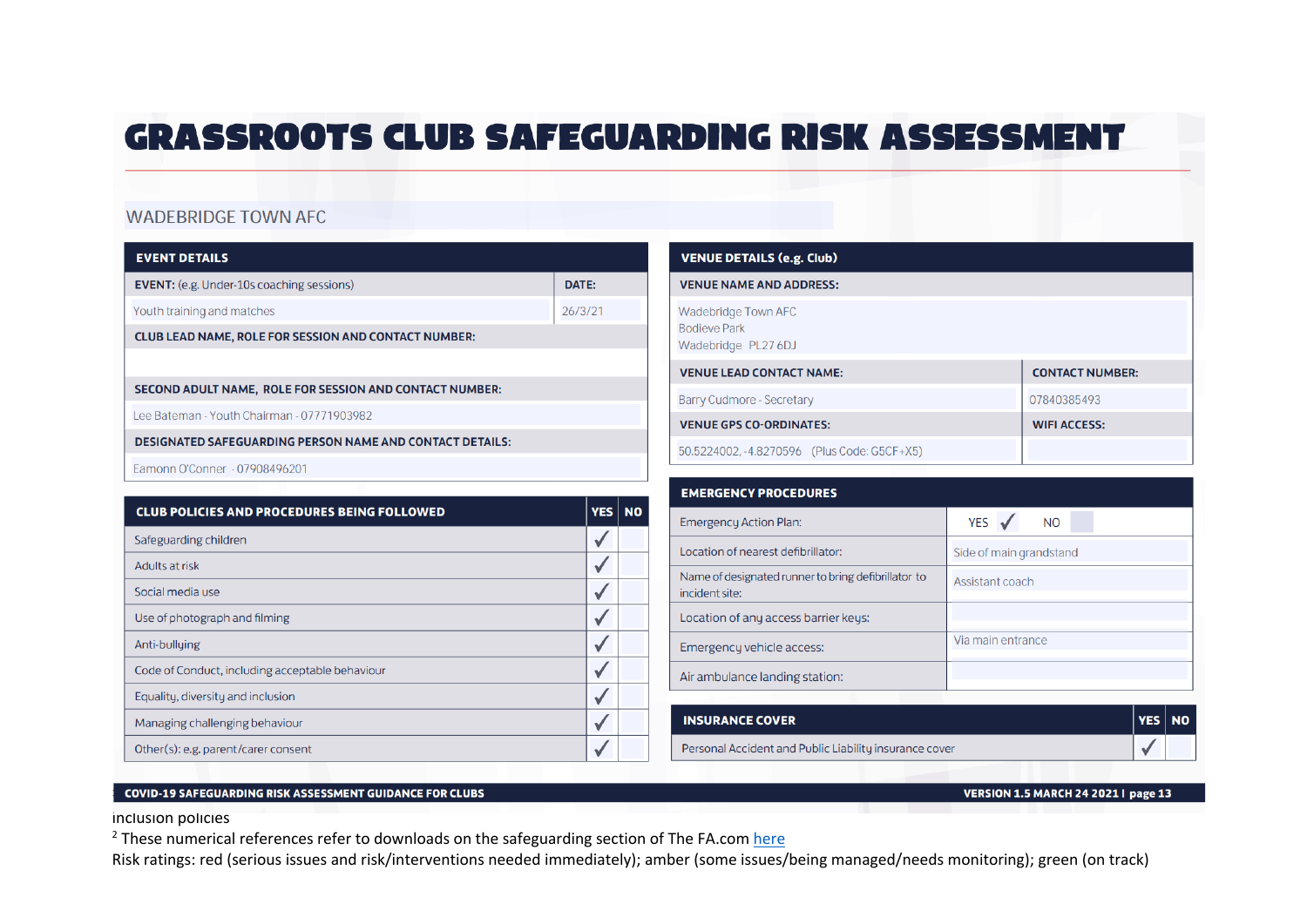| <b>Area of risk</b>                                                                                                     | Is there an additional<br>risk to children?                                                                                                                    | Is there an additional<br>risk to disabled <sup>1</sup> or<br>impairment-specific<br>participants (children<br>and adults) | Risk rating: red, amber,<br>green (RAG)* | <b>Solution/mitigation</b><br>(Consider what if?)                                                                                                                           | <b>Solution/mitigation</b><br><b>RAG</b> rating                                                                    | <b>Review post-activity</b><br>and by whom                                                                                            |
|-------------------------------------------------------------------------------------------------------------------------|----------------------------------------------------------------------------------------------------------------------------------------------------------------|----------------------------------------------------------------------------------------------------------------------------|------------------------------------------|-----------------------------------------------------------------------------------------------------------------------------------------------------------------------------|--------------------------------------------------------------------------------------------------------------------|---------------------------------------------------------------------------------------------------------------------------------------|
| <b>EXAMPLE</b><br>Informed written consent<br>to participate.                                                           | <b>EXAMPLE</b><br>Yes, must have parent/<br>carer consent. Additional<br>risks, e.g. younger age<br>groups – understanding of<br>social distancing is limited. | <b>EXAMPLE</b><br>Possibly, it depends on the<br>disability or impairment.<br>Discuss with participants<br>to assess this. | <b>EXAMPLE</b><br>Amber                  | <b>EXAMPLE</b><br>Parents/carers to be<br>advised of Covid-19<br>arrangements prior to<br>consenting for their child<br>to participate. Discuss with<br>adult participants. | <b>EXAMPLE</b><br>Amber as not been done<br>before. Implement in<br>line with quidance, note<br>impact and review. | <b>EXAMPLE</b><br>Majority of children<br>managed social<br>distancing, work with<br>relevant parents to<br>reinforce with a handful. |
| Parents briefed and<br>have given informed<br>consent to restart<br>football activity 8.22                              | Yes, players must<br>understand what is<br>expected of them<br>with regards to<br>Covid-19 measures                                                            | Yes, coaches must<br>discuss with<br>parents/carers to<br>ensure<br>understanding                                          | Amber                                    | All parents must be<br>advised of updated<br>Covid-19<br>arrangements<br>before consent given                                                                               | Amber - follow FA<br>guidance to<br>implement                                                                      | Coaches must<br>review to check all<br>following<br>requirements                                                                      |
| Clear procedures for<br>referring<br>safeguarding<br>concerns and<br>managing<br>allegations against<br>staff 2.1 & 2.2 | Yes, younger players<br>may not always<br>understand when<br>they are being put at<br>risk                                                                     | Yes, they may not<br>understand the risks                                                                                  | Red                                      | Ensure parents and<br>players are aware of<br>procedures                                                                                                                    | Green                                                                                                              | Safeguarding officer<br>to review and<br>update procedures<br>and ensure they are<br>available to all                                 |
| Children and<br>parents/carers<br>given DSO details &<br>how to raise<br>concerns 7.1                                   | Yes, may not always<br>be confident to take<br>action                                                                                                          | Yes, may not<br>understand what to<br>do                                                                                   | Red                                      | Ensure parents and<br>players are aware of<br>procedures                                                                                                                    | Green                                                                                                              | Safeguarding officer<br>to review and<br>update procedures<br>and ensure they are<br>available to all                                 |

 $2$  These numerical references refer to downloads on the safeguarding section of The FA.com here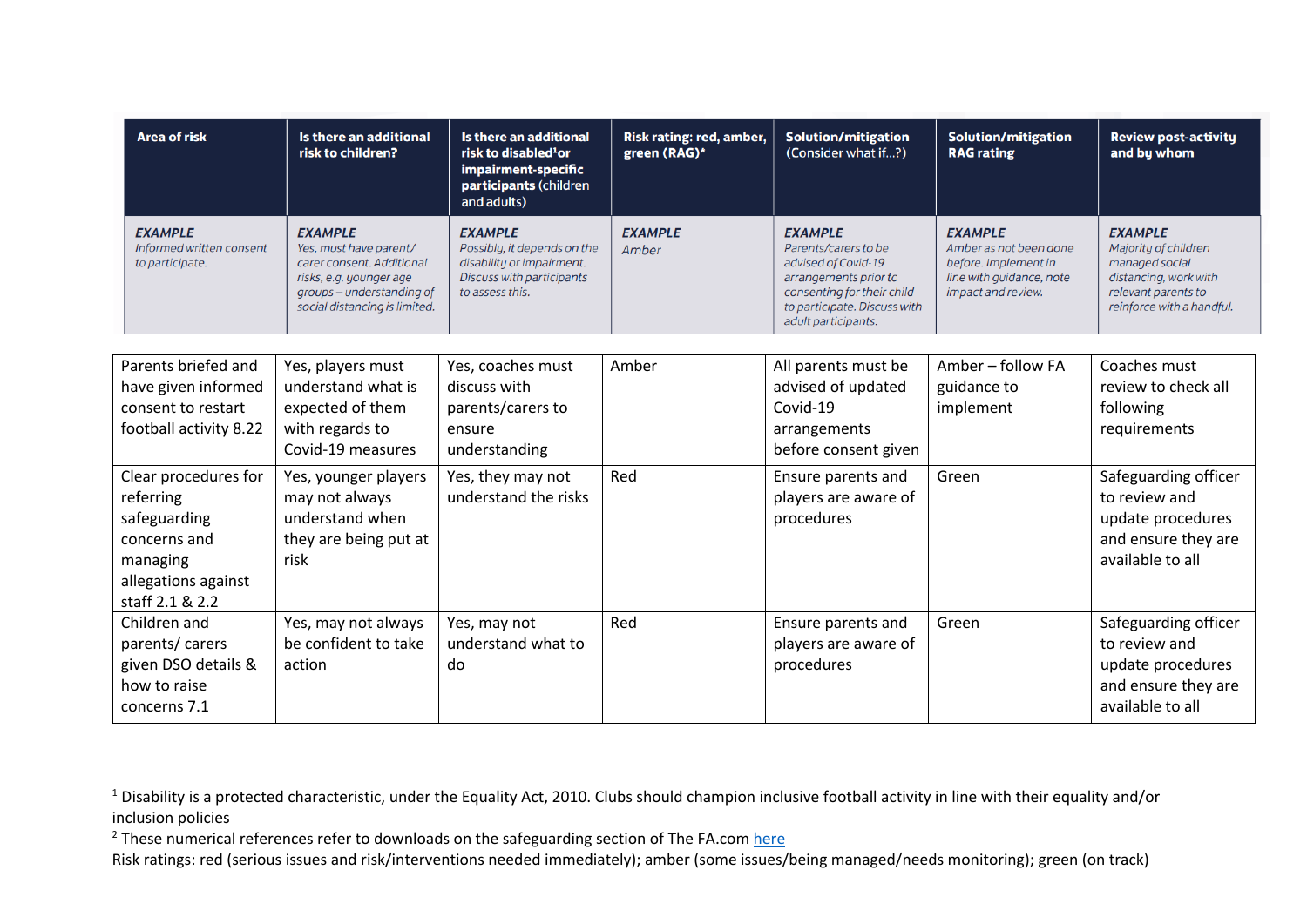| Staffing ratios: -<br>Clearly defined lead<br>and support roles.                             | Yes-lead coach and<br>2nd adult. Brief both<br>on roles and<br>responsibilities.           | $Yes - check$<br>individual<br>understanding with<br>staff and adult<br>players. | Red | <b>Follow Government</b><br>Covid-19 and FA<br>guidance. Discuss<br>risks and how being<br>managed. | Green                                | Review learning and<br>share across club.                       |
|----------------------------------------------------------------------------------------------|--------------------------------------------------------------------------------------------|----------------------------------------------------------------------------------|-----|-----------------------------------------------------------------------------------------------------|--------------------------------------|-----------------------------------------------------------------|
| Covid-19 protocols<br>briefings shared and<br>agreed with all<br>committee/<br>volunteers    | Yes, if all do not<br>follow guidelines                                                    | Yes, if all do not<br>follow guidelines                                          | Red | Online briefing                                                                                     | Amber $-$ to be<br>shared and agreed | Continually monitor<br>FA updates and<br>review as necessary    |
| Covid-19 protocols<br>briefings done with<br>all players at start of<br>each session         | Yes, if players do not<br>follow guidelines -<br>risk of<br>catching/spreading<br>Covid-19 | Yes, important to<br>check their<br>understanding                                | Red | All coaches to brief<br>their players                                                               | Amber $-$ to be<br>implemented       | Continually monitor<br>FA updates and<br>review as necessary    |
| All players/coaches<br>/parents to do self-<br>screen checks before<br>travelling to session | Yes, they may need<br>some support from<br>parents to do this                              | May need support<br>with these checks                                            | Red | Ensure this is done<br>before every session                                                         | Amber                                | Self-screen checks<br>updated in line with<br>Covid-19 guidance |
| Coaches to ensure<br>that self-screen<br>checks have been<br>done and were all<br>negative   | Yes, as they will<br>come in some close<br>contact whilst<br>playing football              | Possibly, important<br>to check<br>understanding                                 | Red | Coaches to decide<br>how they gather this<br>info e.g.via App<br>thumbs up                          | Amber                                | Follow up<br>immediately any<br>who do not follow<br>processes  |

 $2$  These numerical references refer to downloads on the safeguarding section of The FA.com here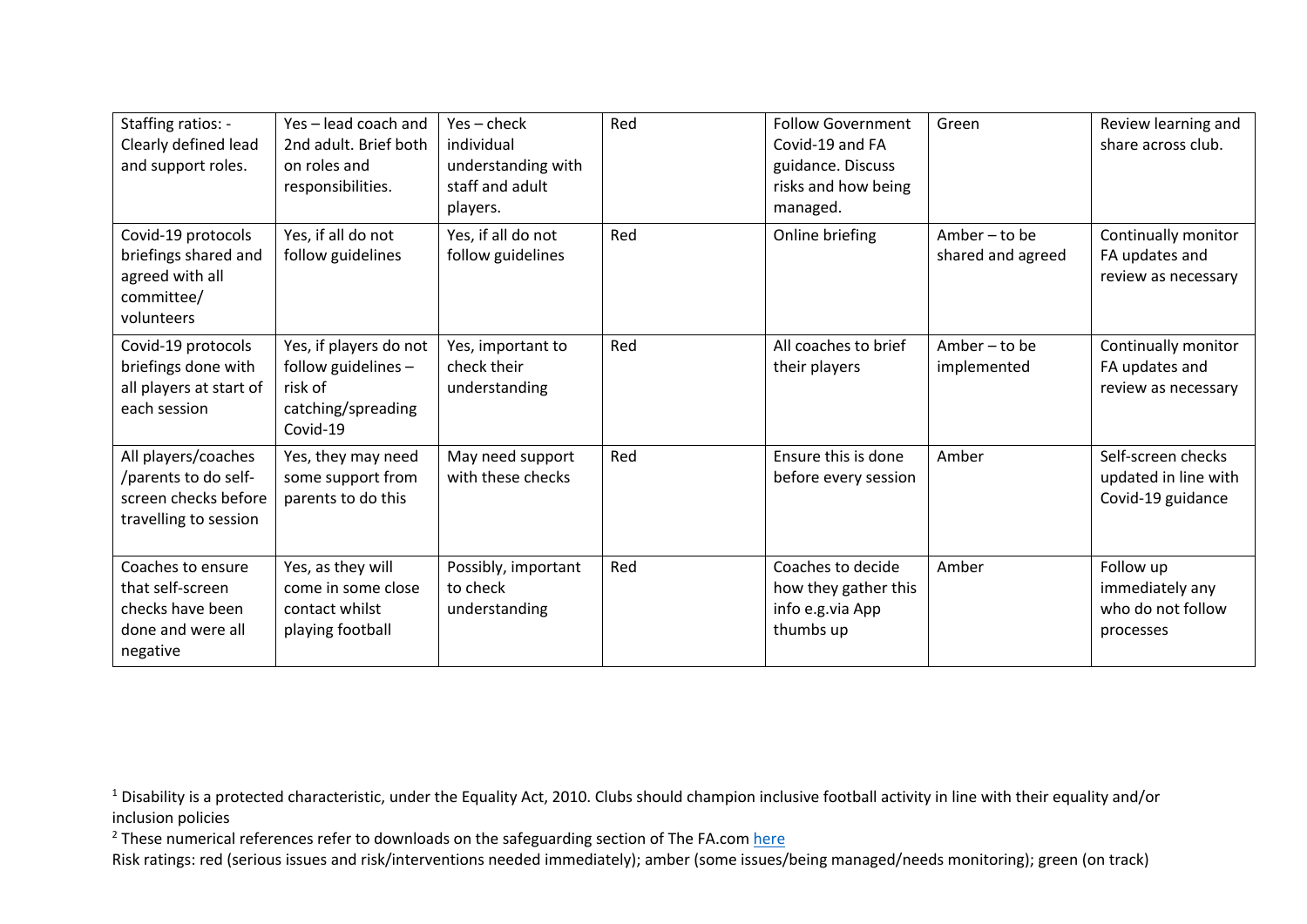| Drop off/pick up<br>arrangements e.g.:<br>• Accessible parking;<br>• Signage;<br>• Social distancing;<br>• Managing parents | Yes, ensure parents<br>are aware<br>No spectators<br>allowed<br>One parent per child<br>allowed for H&S   | Possibly, may need<br>some help with<br>these         | Amber | Coaches to manage<br>arrival and pickup<br>with players and<br>parents           | Amber | Review in line with<br>Covid-19 guidance                                   |
|-----------------------------------------------------------------------------------------------------------------------------|-----------------------------------------------------------------------------------------------------------|-------------------------------------------------------|-------|----------------------------------------------------------------------------------|-------|----------------------------------------------------------------------------|
| Changing/showers:<br>• Closed - Covid-19;<br>• Arrive already<br>changed.                                                   | No                                                                                                        | No                                                    | Green | Coaches to<br>communicate this to<br>all                                         | Green | Review in line with<br>Covid-19 guidance                                   |
| Access to toilets,<br>e.g.:<br>· Supervision;<br>• Hand-washing<br>facilities;<br>• Paper towels and<br>sealed bins         | Yes, due to<br>proximity of toilets<br>from youth pitches.<br>Parents to<br>accompany younger<br>children | Yes, support may be<br>needed                         | Amber | Toilets open 30<br>minutes before and<br>after training and<br>cleaned regularly | Green | Review in line with<br>Covid-19 guidance                                   |
| Playing area, e.g.: -<br>Clearly marked to<br>support social<br>distancing.                                                 | Yes, support children<br>to maintain social<br>distancing.                                                | Yes, support all to<br>maintain social<br>distancing. | Amber | Cones to de-mark<br>zones e.g. arrival<br>area/rest area 2m<br>cones apart       | Green | Review with players<br>and coaches and<br>share learning.                  |
| Players own named<br>items e.g.:<br>• Water bottle;<br>• Hand gel;<br>• Sun cream;                                          | Yes, need reminding<br>to not touch others<br>items and sanitise<br>regularly                             | Yes, some support<br>may be required                  | Amber |                                                                                  | Amber | Will need regular<br>reminders<br>Review in line with<br>Covid-19 guidance |

 $2$  These numerical references refer to downloads on the safeguarding section of The FA.com here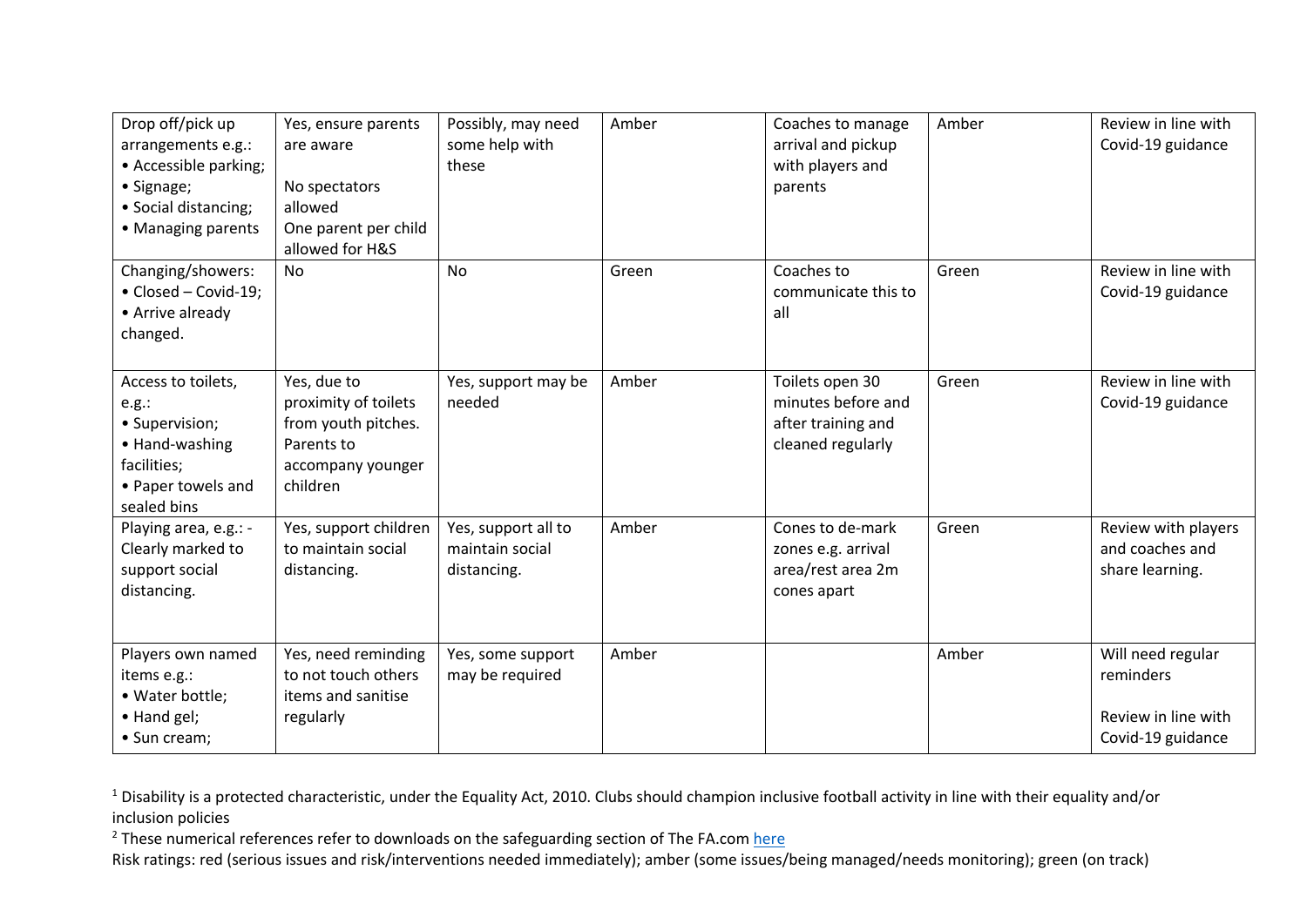| · Medication.                                                                                                                                |                     |                     |     |                                                                                                                                                          |       |                                          |
|----------------------------------------------------------------------------------------------------------------------------------------------|---------------------|---------------------|-----|----------------------------------------------------------------------------------------------------------------------------------------------------------|-------|------------------------------------------|
| Equipment, e.g.:<br>• Cleaning.<br>• Limit sharing.<br>• Hand hygiene.                                                                       |                     |                     |     |                                                                                                                                                          |       |                                          |
| Planned activity,<br>e.g.:<br>• Age-appropriate;<br>• Covid-19 - follow<br>Government<br>Guidance re: group<br>size;<br>• Social distancing. |                     |                     |     |                                                                                                                                                          |       |                                          |
| Relevant medical<br>information in<br>respect of<br>participants 8.2                                                                         | If, info is unknown | If, info is unknown | Red | Gather info prior to<br>activity; risk assess;<br>agree with relevant<br>parties who needs to<br>know any<br>confidential info and<br>share accordingly. | Amber |                                          |
| Emergency contact<br>numbers for<br>participants 8.2                                                                                         | If, info is unknown | If, info is unknown | Red | Parent carers info on<br>coaches App or in<br>file                                                                                                       | Green | Coaches to check<br>regularly and update |

 $2$  These numerical references refer to downloads on the safeguarding section of The FA.com here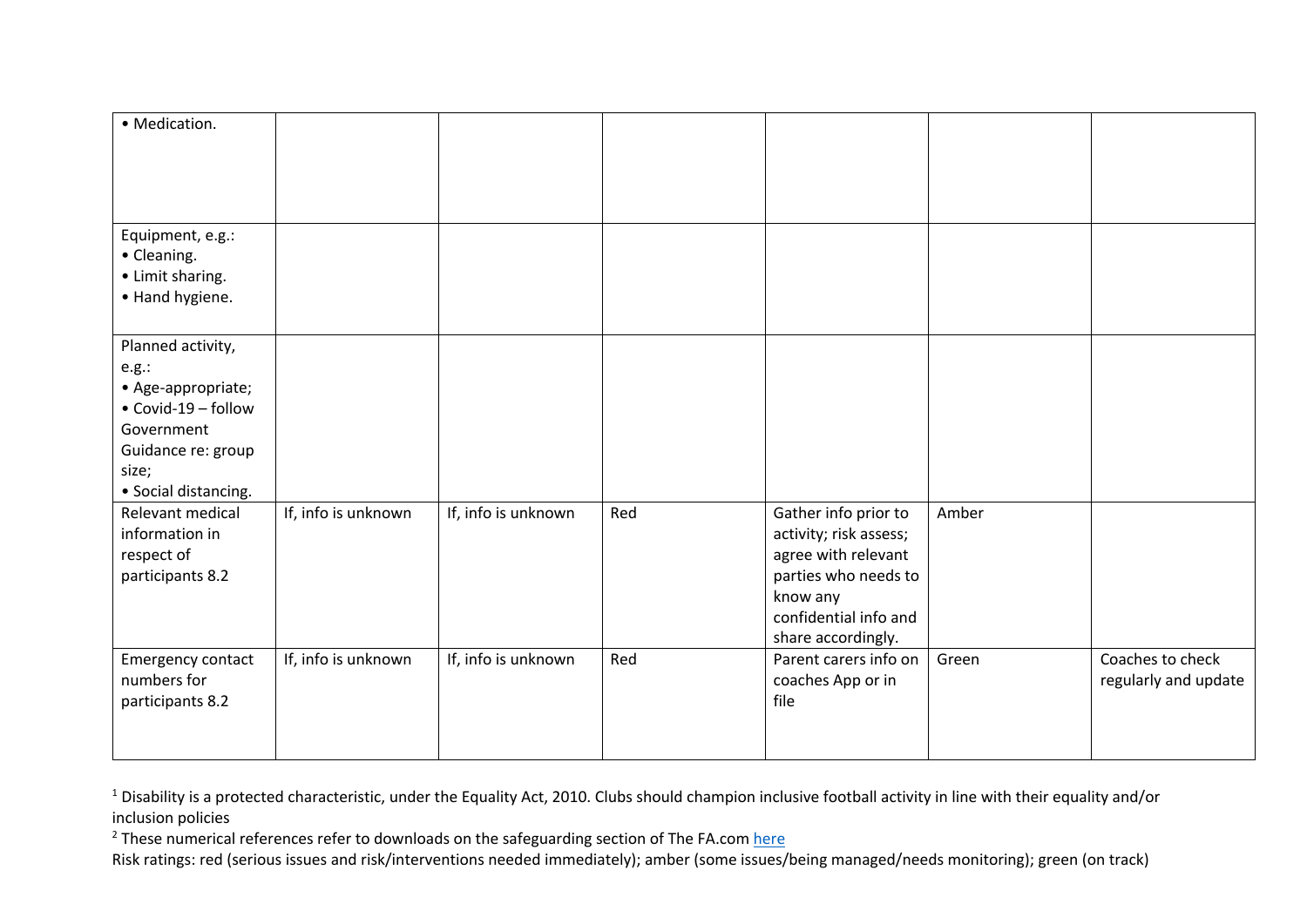| No spitting, e.g.: •<br>Hygiene protocol; •<br>Disciplinary<br>procedures. No<br>chewing gum, e.g.: •<br>Hygiene protocol; •<br>Club disciplinary |  |  |  |
|---------------------------------------------------------------------------------------------------------------------------------------------------|--|--|--|
| procedures.<br>Managing injuries<br>(see The FA's First-<br>Aid guidance notes)                                                                   |  |  |  |
| Access to Personal<br>Protective<br>Equipment (PPE) for<br>First Aiders (see The<br>FA's First-Aid<br>guidance notes)                             |  |  |  |
| Managing someone<br>who becomes<br>symptomatic (see<br>The FA's First-Aid<br>guidance notes)                                                      |  |  |  |
| Local medical<br>centres/first aid<br>arrangements (See<br>The FA's First-Aid<br>guidance notes and<br>the Medical                                |  |  |  |

 $2$  These numerical references refer to downloads on the safeguarding section of The FA.com here